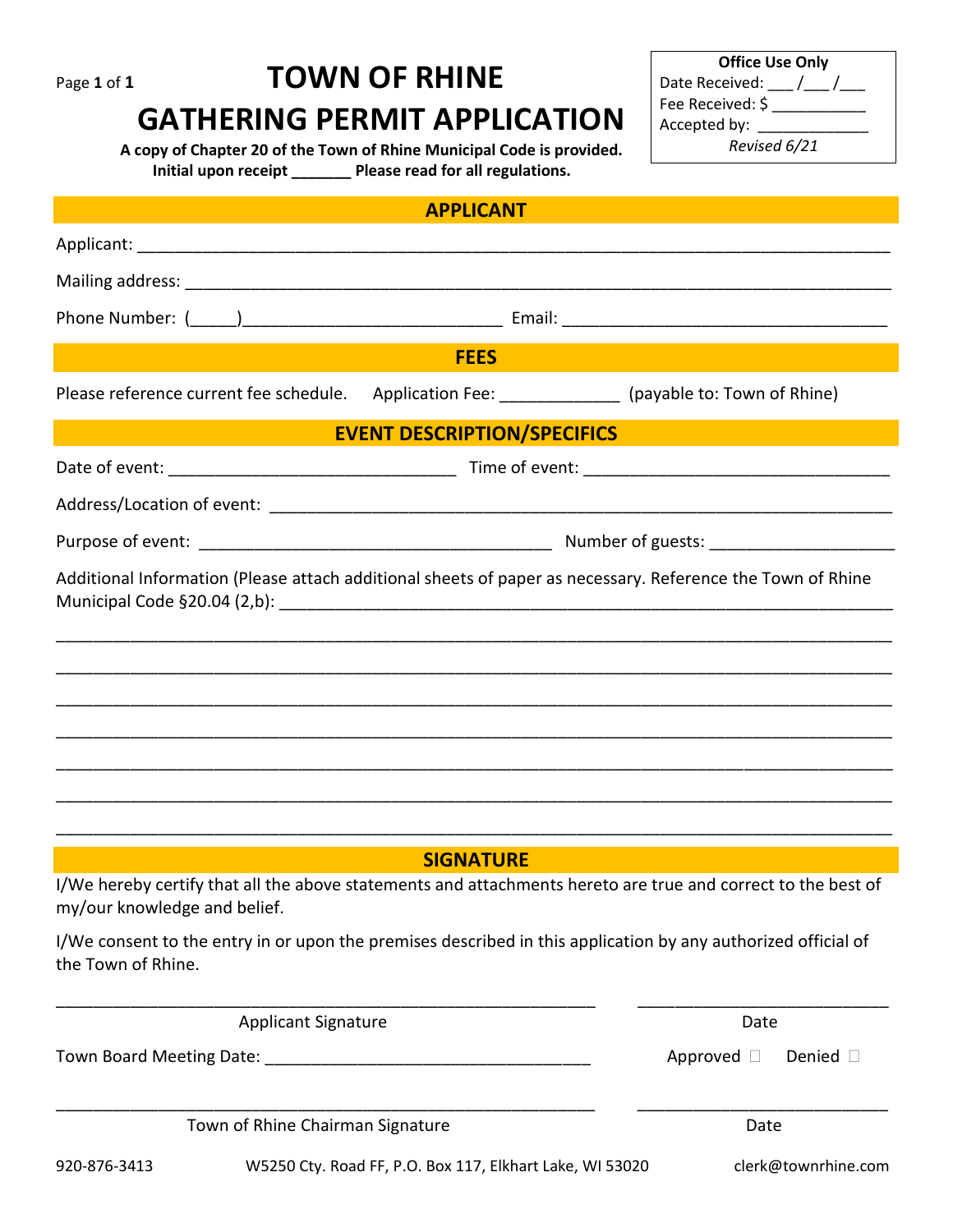## 20.01 DEFINITIONS

The following words, terms, and phrases when used in this Ordinance shall have the meanings ascribed to them in this Section except where the context clearly gives a different meaning.

(1) EVENT means an assembly of two hundred (200) or more persons for four (4) or more consecutive hours for any live, videotaped, recorded, televised, or transmitted speech, performance, presentation, or other gathering. The threshold requirement of two hundred (200) persons in attendance applies to the peak attendance during the assembly and not to the minimum number that must be continuously present. "Event" shall include but not be limited to concerts, dramatic or dance presentations, variety shows, sports presentations, exhibitions, or other performances, presentations and gatherings, where the persons attending may engage in visual or auditory observation of other persons, performers, or objects regardless of whether tickets are issued, sold, or required or whether a fee is charged.

(2) EXTRAORDINARY SERVICES means health, safety, sanitation, traffic, planning, crowd control, and public protection services provided by the Town above and beyond its normal level of such services.

FACILITY means a location at which an event is held. "Facility" may consist of a structure or an open-air site or both. If part of a structure is used for an event, the entire structure shall be subject to the requirements of this Ordinance. The parameters of a facility shall include all appurtenant lands and buildings used for parking, storage, rehearsals, restrooms, offices, or other support functions.

(4) PERSON means any public-sector or private-sector entity and any natural or artificial person or group, including but not limited to any individual, corporation, company, trust, firm, partnership, association, organization, governmental agency, or representative or agent thereof.

## 20.02 AUTHORITY AND PURPOSE

This Ordinance is created pursuant to the authority granted by Wis. Stat. ' 60.23(10). It is the purpose and intent of this Ordinance to promote and protect the public health, safety, and welfare by regulation of events that have the potential to create a need for extraordinary services.

## 20.03 LICENSE REQUIRED

No person shall permit, maintain, promote, conduct, advertise, act as entrepreneur, undertake, organize, manage, or sell or give tickets to an event at which it is reasonably anticipated that two hundred (200) or more people may be present and which continues or can reasonably be expected to continue for four (4) or more consecutive hours unless a Town of Rhine license to hold the event has first been obtained. An event license issued to one (1) person shall permit any person to engage in any lawful activity in connection with the event.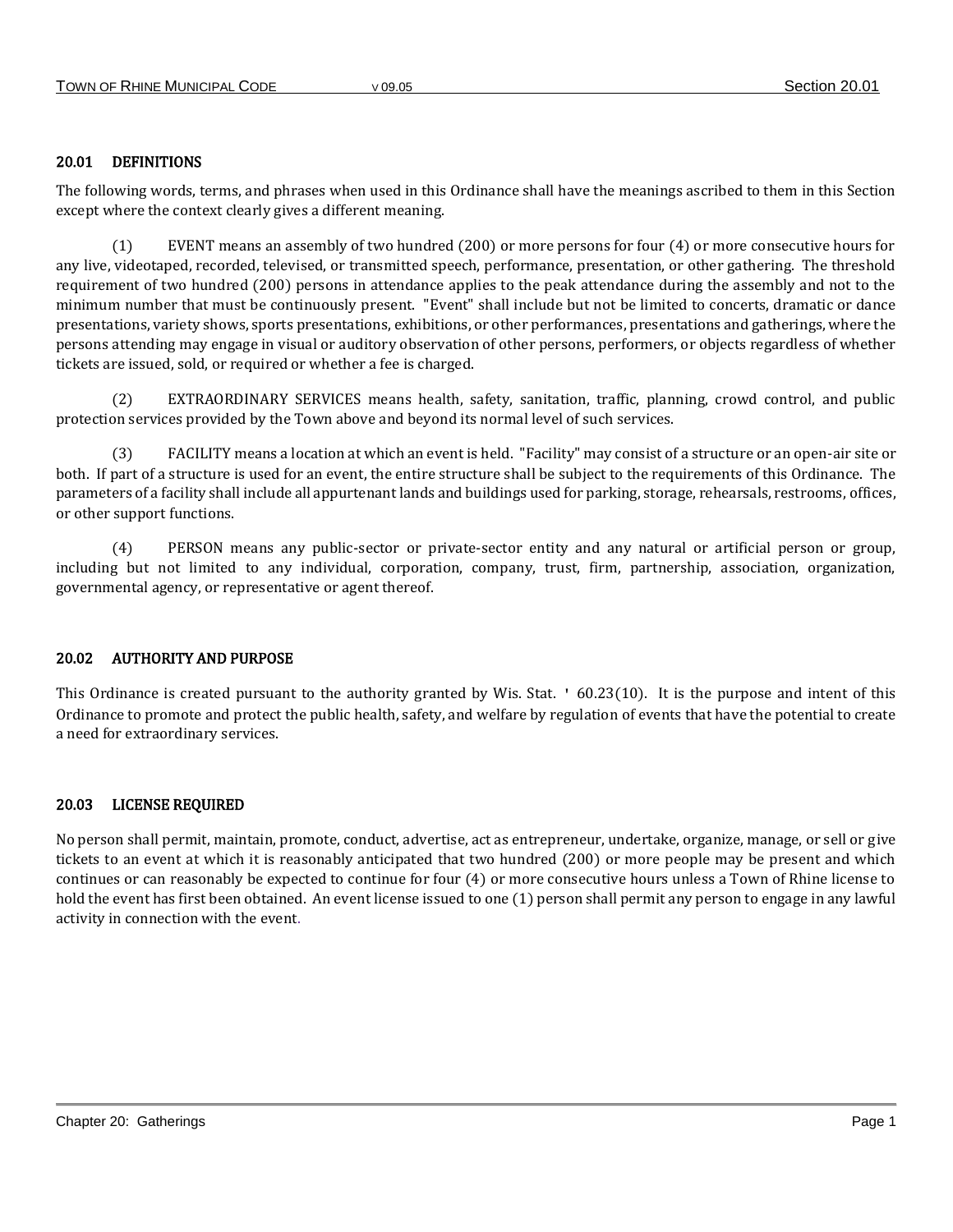## 20.04 APPLICATION; FEE; CONDITIONS OF LICENSE

(1) A written application for an event license must be completed and presented to the Town Clerk along with payment of the application fee of Two Hundred Seventy-five Dollars (\$275.00) at least sixty (60) days in advance of the event.

(2) The application shall be submitted on a form prescribed by the Town and shall contain the following information:

(a) The name, address, telephone, fax number, and e-mail address of the applicant, including the same information for principal officers or partners if the applicant is a corporation, LLC, partnership, association, or other organization.

(b) A description of the facility including the following:

1. A site map of the facility including surrounding areas.

2. The inner and outer dimensions of the facility or event location.

3. The number of entrances and exits and their locations.

4. Possible configurations of the facility and surrounding areas for an event including the area of performance, exhibition, or gathering and the locations of aisles, stage, and seating.

5. The inside and outside lighting including house, exit, emergency, and parking lot lighting.

6. The location of any restrooms, refreshment stands, souvenir stands and first aid rooms.

7. A plan or program relating to the sale of alcoholic beverages that demonstrates how the sale of such beverages will be managed to protect the safety of the patrons.

(3) The applicant shall provide separate enclosed toilets for males and females meeting all state and local specifications conveniently located throughout the grounds sufficient to provide facilities for the maximum number of people to be assembled at the rate of at least one (1) toilet for every 300 males together with an efficient, sanitary means of disposing waste matter deposited which is in compliance with all state and local laws and regulations.

(4) The licensee shall not permit the sound of the event to carry unreasonably beyond the boundaries of the premises.

(5) The licensee shall provide at least one (1) security guard for every two hundred people (200) or fraction thereof in attendance. The security guards shall be either currently certified sworn Wisconsin peace officers or Wisconsin-licensed private security guards. The Town Board may require a higher number of security guards if the circumstances of an event so warrant.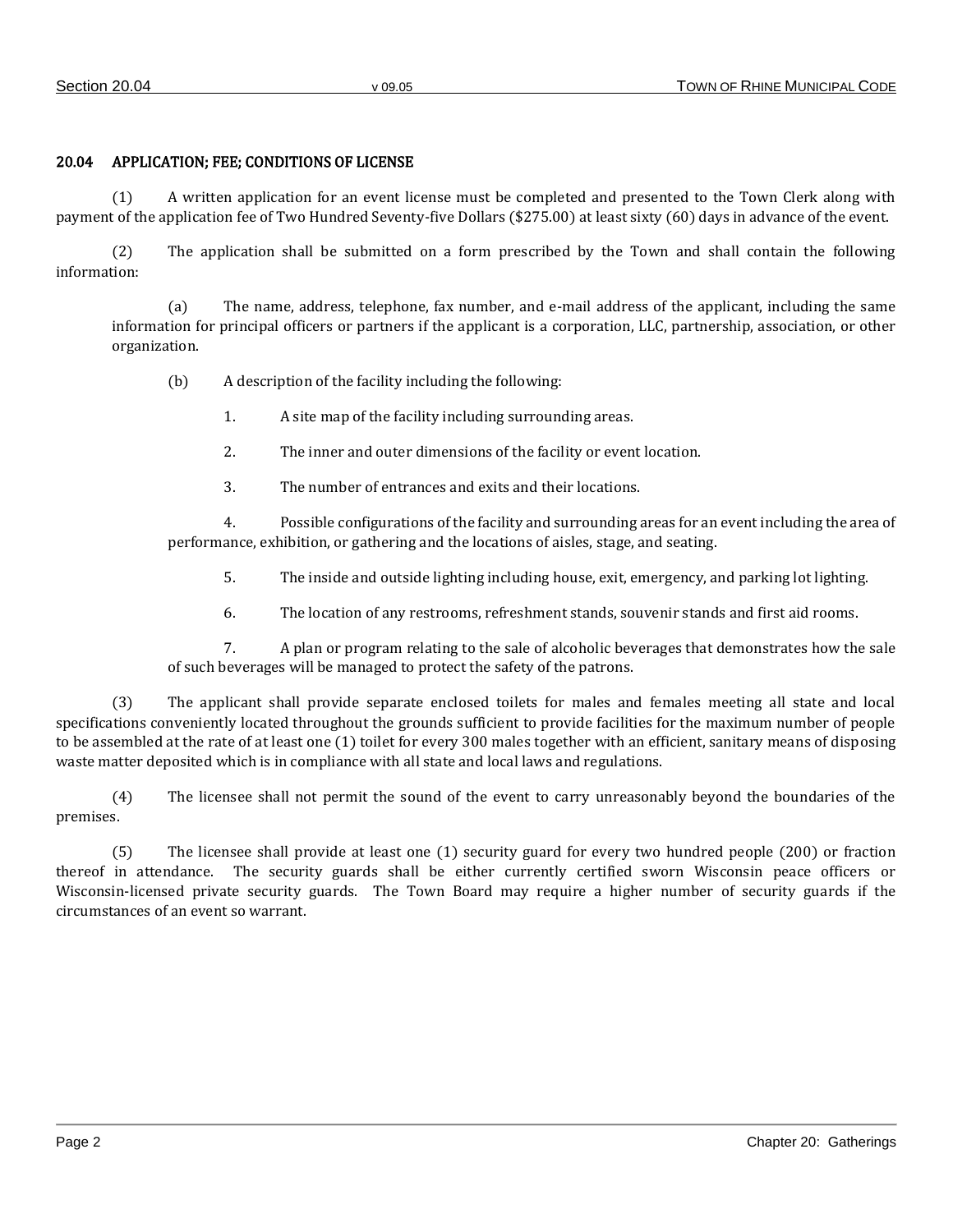(6) The licensee shall not permit the consumption of alcohol beverages at the event or on the premises covered by the event license without the issuance by the Town of an alcohol beverage license for the premises and for the event licensee. The requirement to obtain an alcohol beverage license applies irrespective of whether alcohol is provided on the event premises or brought onto the premises by persons other than the licensee or agents. A license is needed for the gathering and for the alcohol.

(7) As a condition of the license granted hereunder, the licensee shall permit access to all areas of the facility by the Town Board and its designees for official purposes during the event and at all reasonable times before and after the event. Designees shall include by illustration but not limitation law enforcement officers, health and sanitation officials, building inspectors, and fire and rescue services personnel.

## 20.05 RECOVERY OF EXPENSES INCURRED FOR PROVIDING EXTRAORDINARY GOVERNMENTAL SERVICES

As a condition of any license granted hereunder, the licensee shall be responsible for reimbursing the Town for the cost of extraordinary governmental services provided for or as a result of the event. As a condition of approval of an application, the Town may require an applicant to post a deposit of up to One Thousand Dollars (\$1,000.00) when circumstances warrant.

## 20.06 PENALTY

(1) Any person violating any provision of this article shall be subject to a civil forfeiture of not less than Five Hundred Dollars (\$500.00) nor more than Five Thousand Dollars (\$5,000.00). Each day of a violation shall constitute a separate offense.

(2) If any person shall violate any provision of this Ordinance, the Town Constable upon direction of the Town Board or the Town Chair, shall be authorized to institute appropriate legal action or proceedings to ensure compliance with this Ordinance and prevent such person from further violating this Ordinance.

## 20.07 EXEMPTIONS

The following are exempt from the prohibition on permitting consumption of alcoholic beverages in a public place under Wis. Stat. '' 125.09(1) and (2):

- (1) Municipalities.
- (2) Town-owned buildings and parks.
- (3) Regularly established athletic fields and stadiums.
- (4) School buildings.
- (5) Churches.